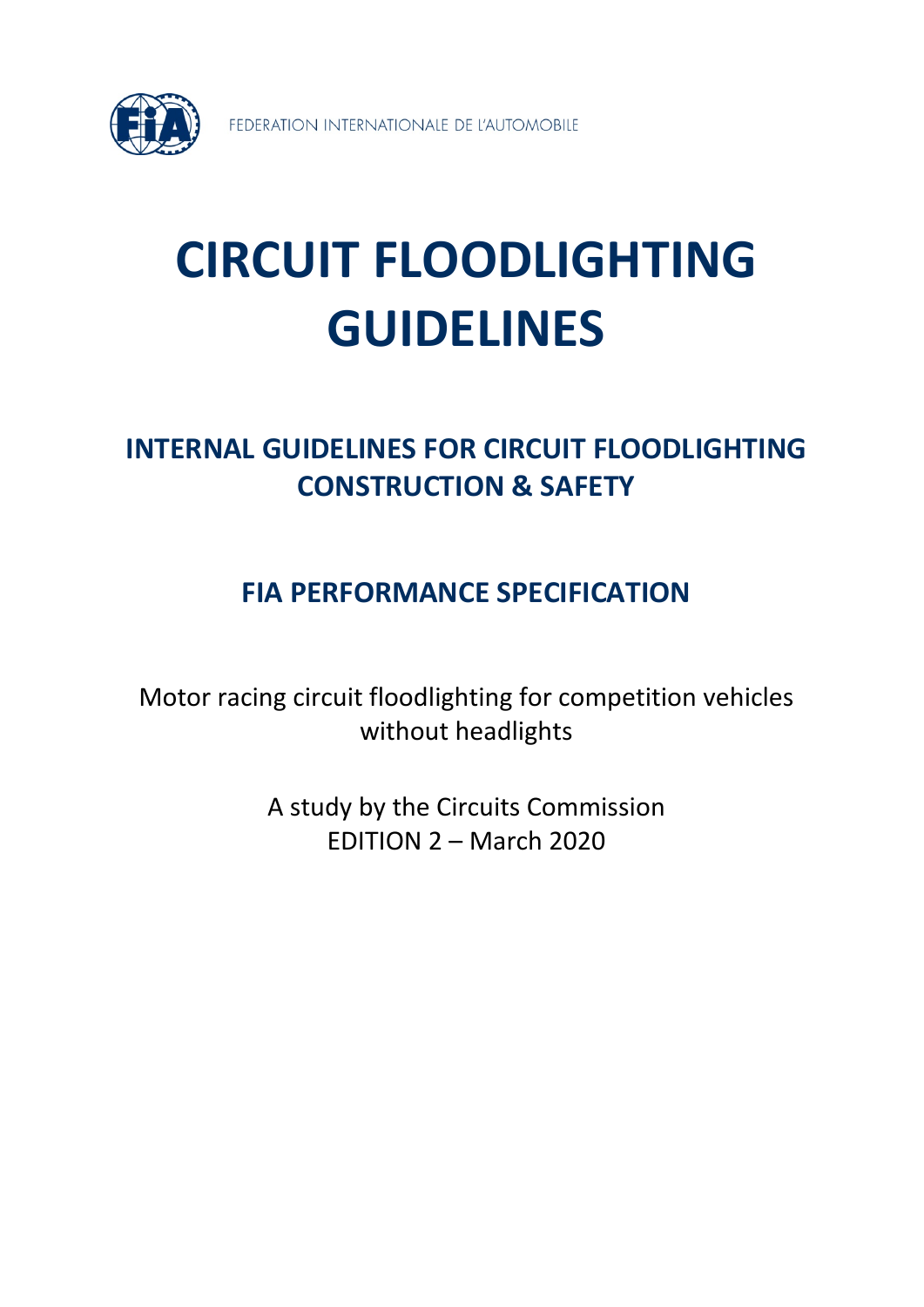### <span id="page-1-0"></span>**DISCLAIMER**

©2018 Fédération Internationale de l'Automobile (FIA) – All rights reserved

The reproduction or distribution of these Circuit Floodlighting Guidelines, in whole or in part, without the FIA's written permission, is prohibited except for the FIA's members, which are entitled to use this document for non-commercial purposes.

These Guidelines are for informational purposes only and are not intended to advice on which reliance should be placed. To the extent permissible under applicable law, the FIA therefore disclaims all liability and responsibility arising from any reliance placed on the Guidelines, or by anyone who may be informed of any of its contents.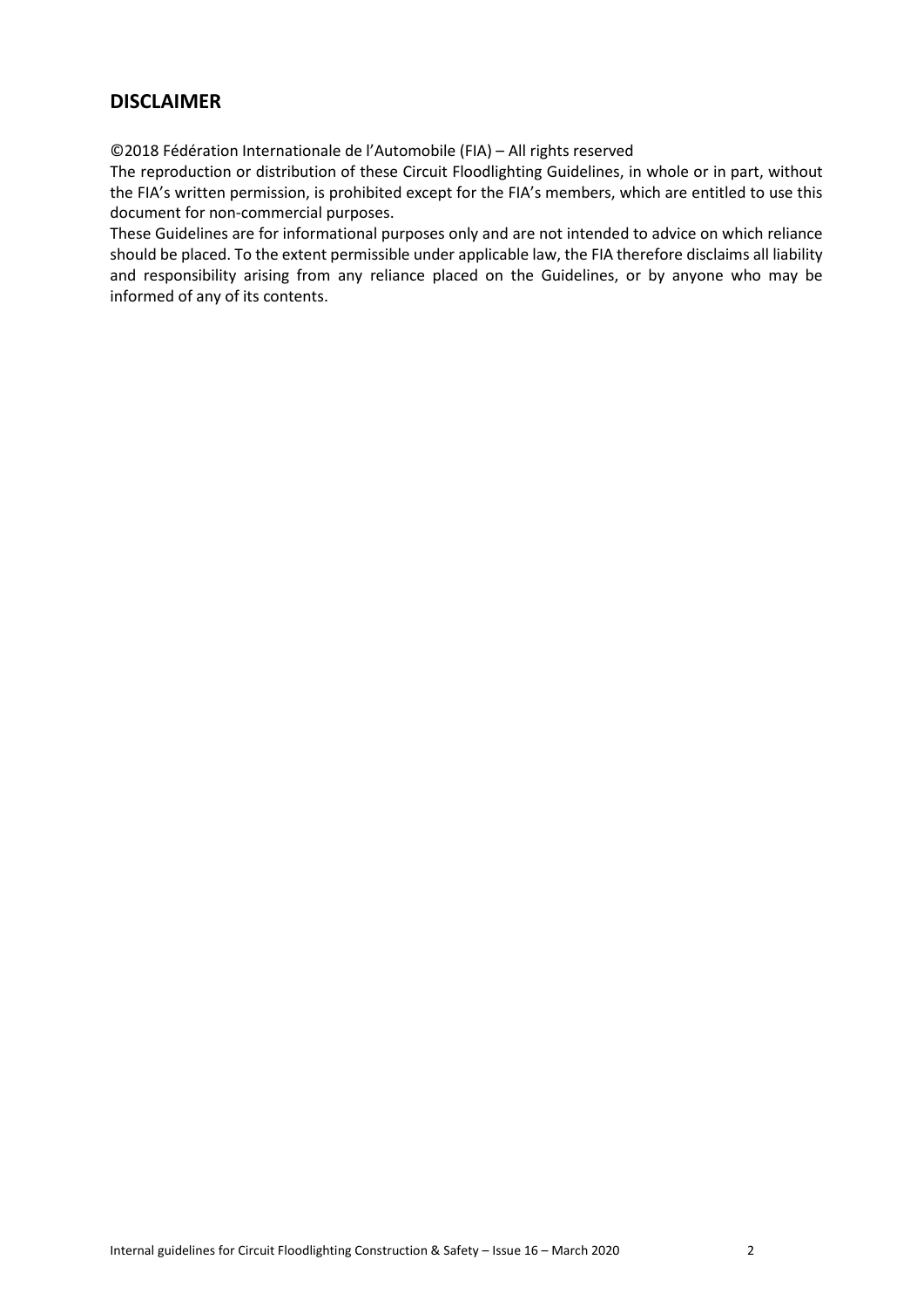### <span id="page-2-0"></span>**CONTENTS**

| 1.             |                                                                                             |  |  |
|----------------|---------------------------------------------------------------------------------------------|--|--|
| 2.             |                                                                                             |  |  |
| 3.             |                                                                                             |  |  |
| 4.             |                                                                                             |  |  |
| 5.             |                                                                                             |  |  |
| 5.1.           |                                                                                             |  |  |
| 5.2.           |                                                                                             |  |  |
| 5.3.           |                                                                                             |  |  |
| 5.4.           |                                                                                             |  |  |
| 5.5.           |                                                                                             |  |  |
| 5.6.           |                                                                                             |  |  |
| 5.7.           |                                                                                             |  |  |
| 5.8.           |                                                                                             |  |  |
| 6.             |                                                                                             |  |  |
| 6.1.           |                                                                                             |  |  |
| 6.2.           |                                                                                             |  |  |
| 6.3.           |                                                                                             |  |  |
| 7 <sub>1</sub> |                                                                                             |  |  |
| 7.1.           |                                                                                             |  |  |
| 7.2.           |                                                                                             |  |  |
| 7.3.           |                                                                                             |  |  |
| 7.4.           |                                                                                             |  |  |
| 7.5.           |                                                                                             |  |  |
| 7.6.           |                                                                                             |  |  |
| 7.7.           |                                                                                             |  |  |
| 8.             |                                                                                             |  |  |
| 9.             |                                                                                             |  |  |
|                | 10. APPENDIX B: Recommended Contractual Requirements & Performance Verification for Circuit |  |  |
|                |                                                                                             |  |  |
| 10.1.          |                                                                                             |  |  |
| 10.2.          |                                                                                             |  |  |
| 10.3.          |                                                                                             |  |  |
| 10.3.1.        |                                                                                             |  |  |
| 10.3.2.        |                                                                                             |  |  |
| 10.3.3.        |                                                                                             |  |  |
| 10.3.4.        |                                                                                             |  |  |
| 10.3.5.        |                                                                                             |  |  |
| 10.4.          |                                                                                             |  |  |
| 10.4.1.        |                                                                                             |  |  |
| 10.4.2.        |                                                                                             |  |  |
| 10.4.3.        |                                                                                             |  |  |
| 10.4.4.        |                                                                                             |  |  |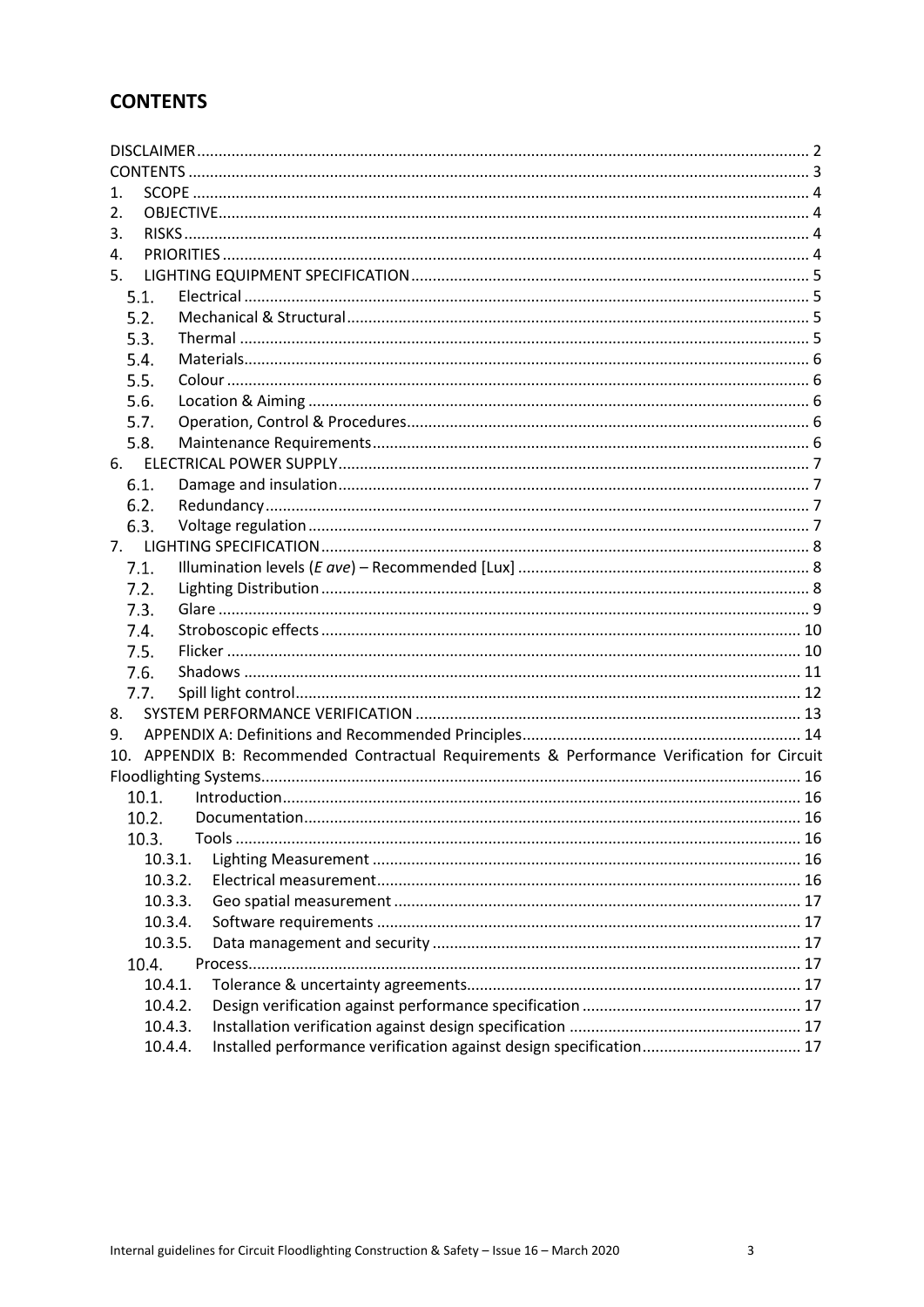### <span id="page-3-0"></span>**1. SCOPE**

This document considers the power supply and structural elements required to physically carry the lights, as well as lighting levels and verification procedures as part of the lighting system.

A glossary of terms as used in the various articles of these FIA Circuit Lighting Guidelines is to be found in *Appendix A: Definitions and Recommended Principles*.

### <span id="page-3-1"></span>**2. OBJECTIVE**

The primary aim of this document is to provide a guide for the design, approval, and verification of lighting systems that meet the performance criteria to deliver a quality of illumination of motor racing circuits necessary for drivers, officials and marshals to perform their tasks in a safe environment.

The secondary aim of this document is to provide a guide for the design, approval, and verification of lighting systems that meet the performance criteria to deliver the required level and quality of illumination on a motor racing circuit for high quality television broadcast.

### <span id="page-3-2"></span>**3. RISKS**

In general sport lighting practice, it is assumed that, once sufficient provision has been made for the visual needs of spectators and or broadcast television, the lighting will also meet the participant's requirements. However, the risks associated with lighting for participants and officials in motor sport are such as to claim priority over the spectator and or television lighting requirements.

The mitigation of the fundamental risks to the participants forms the core of this specification. However due to the high-performance targets set in this document, the resultant visual conditions for spectators and broadcast television cameras would be superior than those required in more typical sport lighting specifications.

The main concerns are:

- Dazzling of participants
- Insufficient and or poorly distributed light
- Poor TV image quality
- System & component failure
- Accidents
- Interference
- Logistics
- Weather

### <span id="page-3-3"></span>**4. PRIORITIES**

The performance targets in this document are set to produce a safety driven lighting system design outcome based on the following fundamental principles in order of priority:

- Minimize the risk of damage or injury to participants, officials and the public.
- Minimize the risk of dazzling or disorientation of a driver.
- Minimize the risk of causing effective darkness on all or part of the track during a race due to a failure of some part of the lighting system or by a reasonably foreseeable event on the circuit.
- Provide the quantity and quality of lighting required by drivers and officials to make consistently accurate visual judgments under the dynamic conditions of motor sport regarding the condition of the circuit and the position, speed and direction of the cars.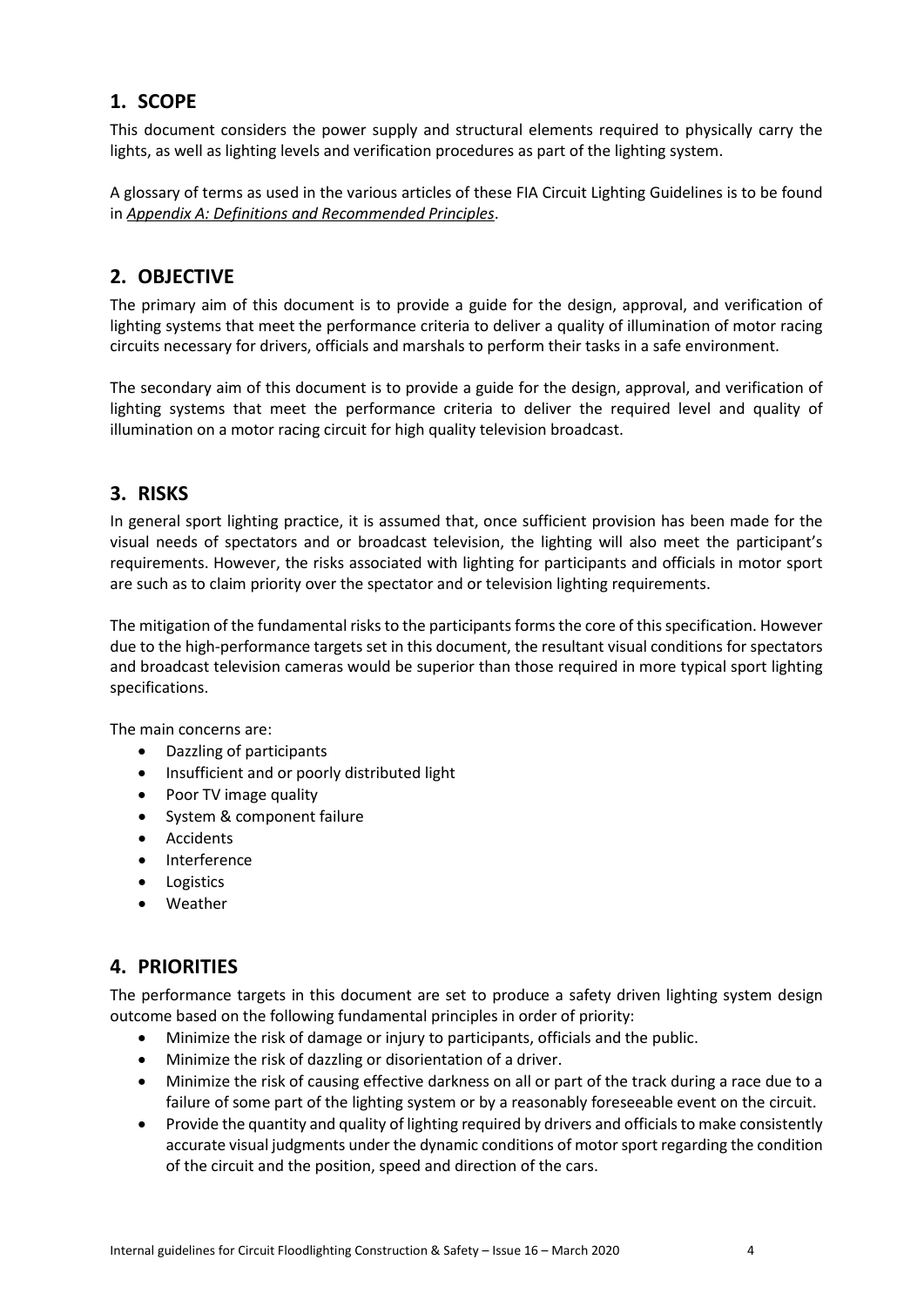### <span id="page-4-0"></span>**5. LIGHTING EQUIPMENT SPECIFICATION**

In addition to the normal safety procedures associated with large lighting systems in public places, it is vital to ensure that the lighting system does not introduce new impact risks to competitors.

The design must minimize the possibility that competitors might come into contact with the mechanical and electrical equipment in the lighting system, its supporting structures or the power supply during an accident.

Standard electrical, structural and mechanical regulations and good practice are considered as the minimum required for any competently designed system. The installation must legally comply with such safety regulations as are in force at the location.

#### <span id="page-4-1"></span> $5.1.$ **Electrical**

- All electrical equipment, cables and controls should be physically located where they cannot come into direct contact with an out of control vehicle, or debris caused by an accident.
- Where it is impossible to locate the equipment as specified in the above, additional passive physical barrier safety measures must be provided to deliver the same protection.
- All electrical equipment must be designed and located so that it does not impede operational safety of the race officials, marshals, media and other support staff.
- All electrical equipment must be located out of reach of the public.
- Circuits and connectors must be designed so that exposure to live electrical equipment will not occur in case of the accidental detachment of exposed elements of the system.

#### <span id="page-4-2"></span> $5.2.$ **Mechanical & Structural**

- All equipment must be designed and located to operate safely in normal contact with the race officials, marshals, media and other support staff.
- The equipment must remain safe after damage by an accident to allow operational safety of the race officials, marshals, media and other support staff.
- Where it is foreseeable that a car or parts of it could contact the lighting equipment, it must be designed to minimize the possibility of elements falling on the track or any occupied areas.

#### <span id="page-4-3"></span> $5.3.$ **Thermal**

- The equipment must be designed to ensure that all elements exposed to normal contact with the race officials, marshals, media and other support staff remain sufficiently cool not to cause harm to exposed skin contact.
- Components that operate at elevated temperatures must be protected from contact by suitable enclosures, where forced ventilation is used the system must include at least one level of redundancy.
- Equipment outside normal contact must be clearly marked with warning labels.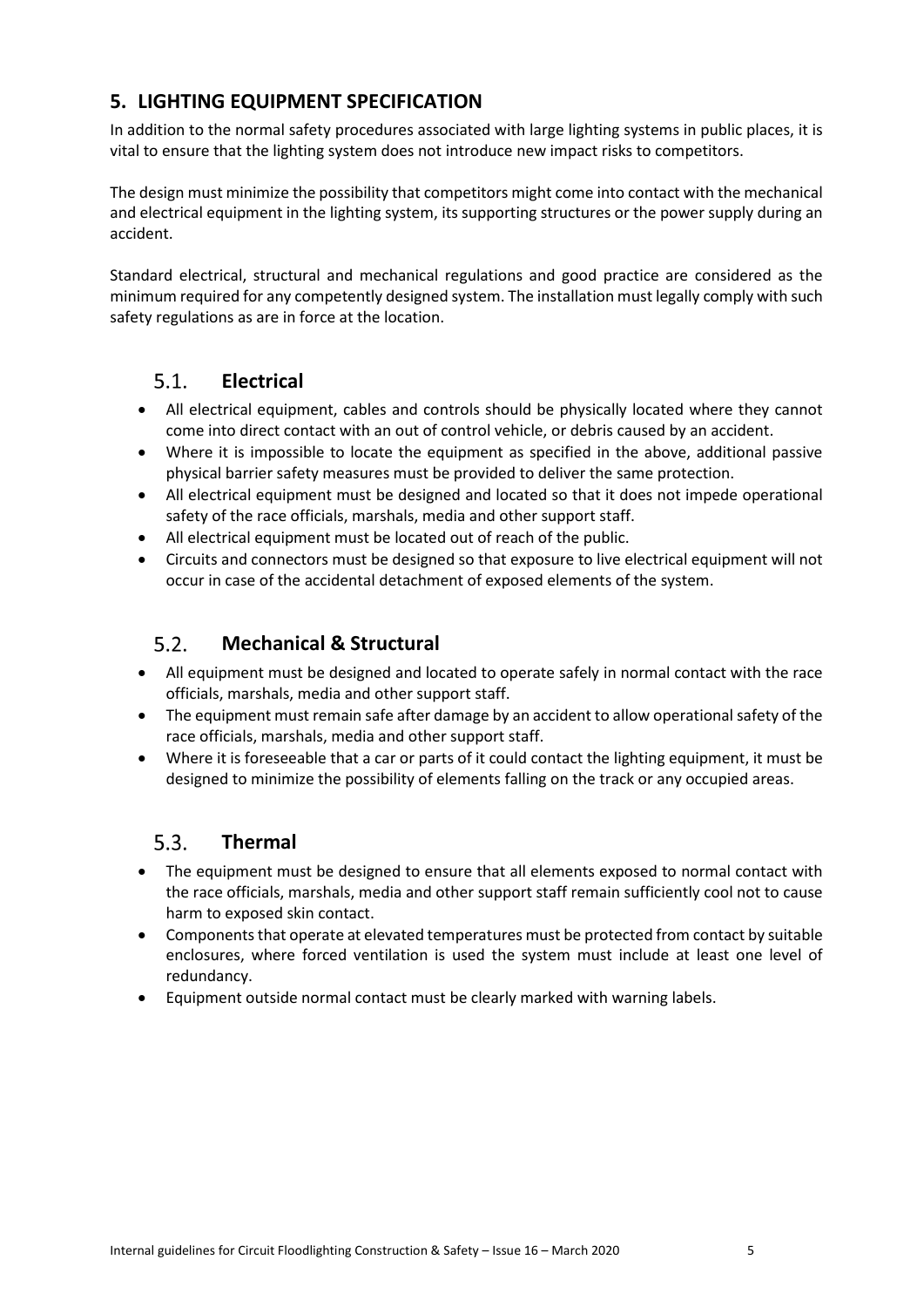#### $5.4.$ **Materials**

- <span id="page-5-0"></span>• All lighting equipment, cables and controls should be produced from materials that will not introduce new fire or pollution risks in case of an accident.
- The materials must be able to withstand exposure to race fuel, fire suppression and cleaning chemicals with no reduction in the safety of the equipment.
- Insulation materials must not produce any toxic smoke and must be flame retardant.

#### <span id="page-5-1"></span> $5.5.$ **Colour**

- The CRI of the lighting system should be > 90 to allow accurate and consistent recognition of colour. This is not only important for the race control cameras but also for emergency medical staff and TV broadcasting (some broadcasters do accept CRI of 80, but it is generally deemed insufficient for High Definition broadcast requirements).
- The CCT of all the lamps in the lighting system should not vary by more than 200 K from the nominal value: this ensures consistent colours from all cameras.
- The nominal CCT for lighting system of venues that host a race that starts in late afternoon and continues into darkness is preferably 4000 K  $-$  5000 K; where races are run only under artificial lighting 6000 K is preferred.

#### <span id="page-5-2"></span> $5.6.$ **Location & Aiming**

The lighting equipment should be designed to allow accurate and repeatable adjustment of orientation to occur, to ensure that the system meets the specification requirements in Section 7 (Lighting Specification), within a tolerance of  $\pm$  10 % at all times.

#### <span id="page-5-3"></span> $5.7.$ **Operation, Control & Procedures**

- Clear and comprehensive manuals should be established for the installation and operation of the structural, lighting, electrical, control and communication equipment under normal and emergency conditions.
- The necessary documentation must be made available and the systems tested and demonstrated to the satisfaction of the relevant approval authority before an event is held.
- The effects of dust, fog, rain, snow, pollution and any other atmospheric effects on light transmission can be significant but are dynamic by nature and it is thus hard to make specific allowances; race officials will apply existing practice relating to acceptable visibility.

#### <span id="page-5-4"></span> $5.8.$ **Maintenance Requirements**

- The equipment must be designed to allow immediate safe repair to ensure that an accident in one race does not affect the lighting to following events on the same day.
- If a lighting installation is installed for a significant period or permanently it is important to make design allowances for the effect of dirt, lamp degradation and other factors that will diminish the light output over time. The performance of the lighting system after allowance for these factors is the "maintained illuminance".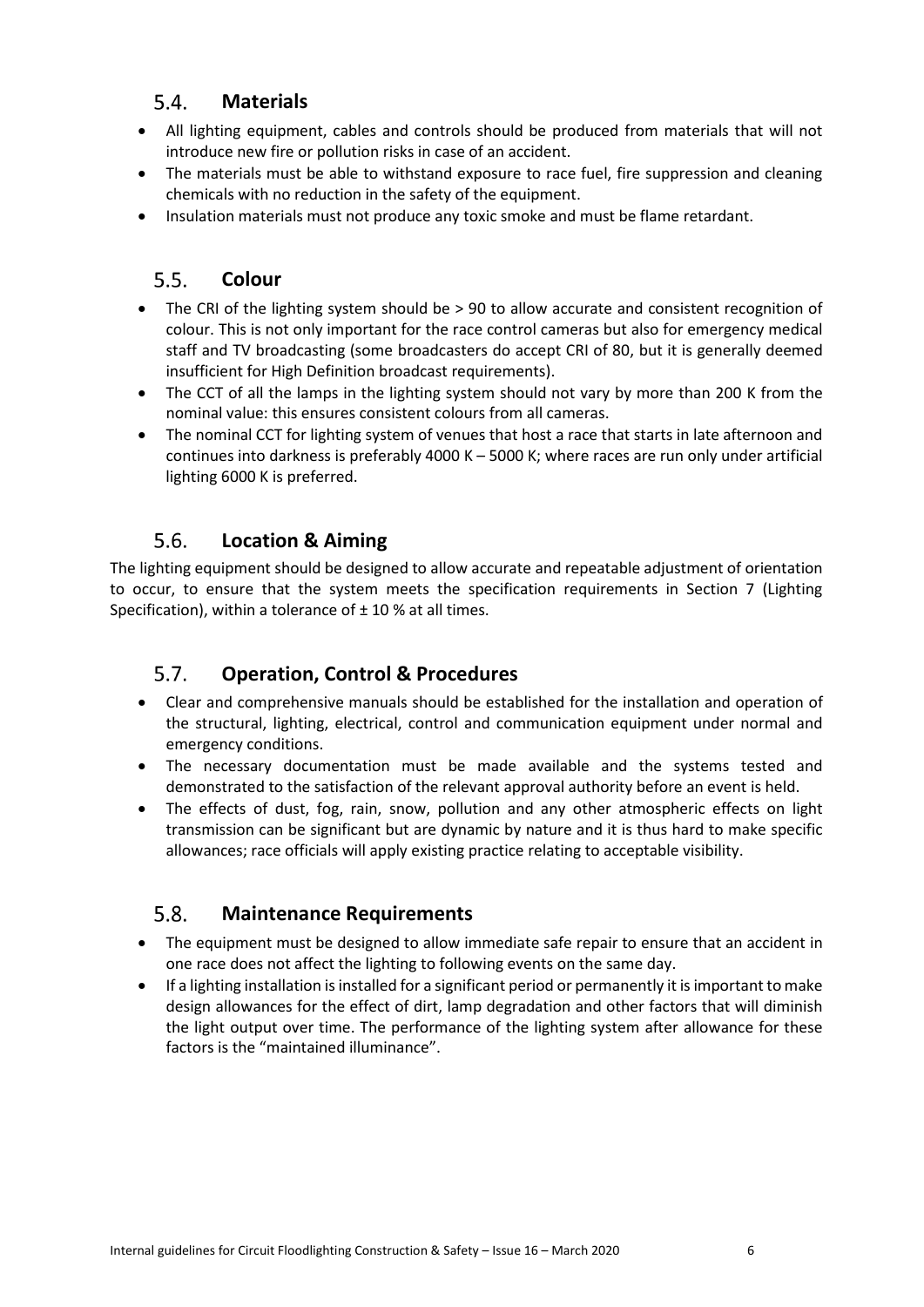### <span id="page-6-0"></span>**6. ELECTRICAL POWER SUPPLY**

Specific measures are required to ensure that the system will remain safe and continue to operate normally under most reasonably foreseeable race conditions, and some level of lighting will be delivered under abnormal conditions.

#### $6.1$ **Damage and insulation**

<span id="page-6-1"></span>The design must demonstrate proof against current leakage and lighting interruption from foreseeable damage, or measures to prevent damage under at least the following conditions:

- Support vehicles crossing cable ways
- Damage to lighting equipment by an on-track accident
- Water exposure from heavy rains or fire-fighting equipment
- <span id="page-6-2"></span>• Minor impacts with generating equipment and lighting support structures caused by service vehicles for example

#### $6.2.$ **Redundancy**

- At least two power sources each with capacity to carry the full load connected to each circuit must be available.
- Change-over of supplies under full load without interruption of the lighting during the loss of one supply must be demonstrated.
- The cabling system to the lights must be redundant and allow the removal and replacement of one supply cable in a circuit without interruption of the lighting in that circuit to be demonstrated.
- The lighting system must be designed so that the loss of any one light source (lamp/globe) will not cause the illumination on the section of track serviced by it to be affected by more than 15% *(E ave)*.
- The lighting system must be designed so that the loss of any section of dual supply cable or power supply point will not cause the illumination on the section of track serviced by it to be affected by more than 50% *(E ave).*
- The system must include fail-safe back up lighting capable of immediately delivering not less than 15% of the normal *Eh ave* on the track for 30 minutes if the main system fails catastrophically.

#### $6.3.$ **Voltage regulation**

<span id="page-6-3"></span>The power supply voltages must be regulated to ensure the lighting system meets the local governing specifications.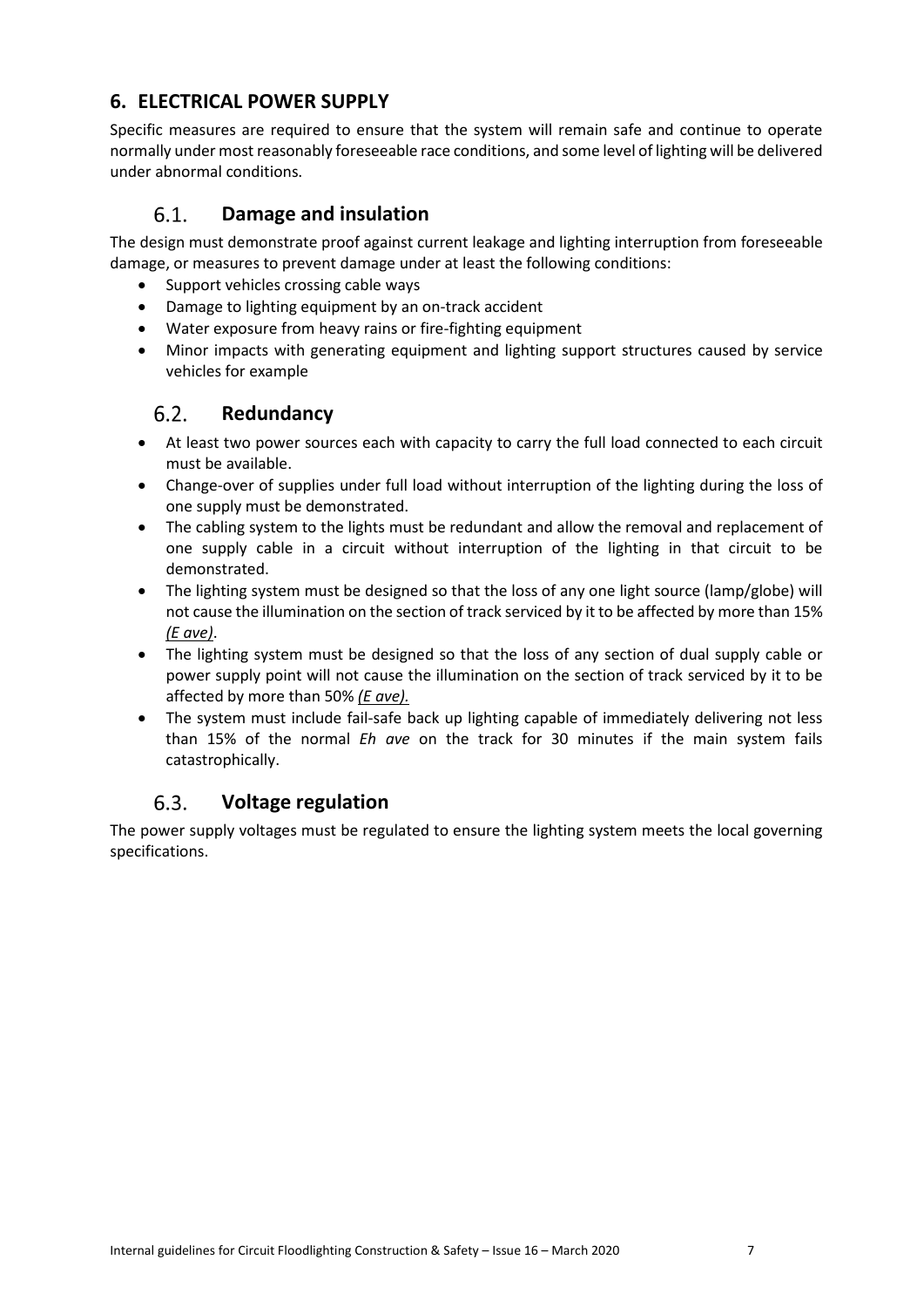### <span id="page-7-1"></span><span id="page-7-0"></span>**7. LIGHTING SPECIFICATION**

| <b>Average illumination</b><br>level (maintained)       | <b>Track</b> | <b>Pit lane</b> | <b>Garages</b><br>(if TV)    | <b>Track including</b><br>2 m shoulder<br>each side | Run-off<br>area | <b>Official area</b><br>behind safety<br>fence |
|---------------------------------------------------------|--------------|-----------------|------------------------------|-----------------------------------------------------|-----------------|------------------------------------------------|
| <b>Horizontal Eh ave</b><br>(ground level)              | 1250         | 1250            | 800                          | 800                                                 | 500             | 250                                            |
| Vertical Ev ave<br>(0.7 m above ground<br>level)        | 750          | 750             | $\overline{a}$               |                                                     |                 |                                                |
| For High Definition TV                                  |              |                 |                              |                                                     |                 |                                                |
| <b>Horizontal Eh ave</b><br>(ground level)              | 1500         | 1500            | 1250                         | 1250                                                | 1000            | 500                                            |
| Vertical Ev ave<br>(0.7 m above ground<br>level)        | 1000         | 1000            | $\qquad \qquad \blacksquare$ | 1000                                                | 750             |                                                |
| <b>Vertical Ev ave</b><br>(1.5 m above ground<br>level) | 750          |                 | 750                          |                                                     |                 |                                                |

#### $7.1.$ **Illumination levels (***E ave***) – Recommended [Lux]**

*Note 1: Lighting in run-off areas and escape roads should be lower, such as to show that they are not part of the track.*

*Note 2: Particular attention should be paid to the illumination of high-speed braking areas. Note 3: As a reference, these values are in line with a UEFA Level A Lighting standard.*

#### <span id="page-7-2"></span> $7.2.$ **Lighting Distribution**

The distribution and variance of light in the defined illuminated area is an important factor, contributing substantially to the ability to make accurate judgments of speed, and minimizing the need for adaptation changes.

Considering the speed at which participants must view and judge their environment uniformity of illumination may be considered more important than absolute illumination levels.

In general terms our eyes will adapt to the highest luminance in view – poor uniformity will then render some areas in practical darkness, regardless of actual light level.

| UIIIUI IIIILY (UT)                            |                                                          |                                                                                                 |  |  |  |
|-----------------------------------------------|----------------------------------------------------------|-------------------------------------------------------------------------------------------------|--|--|--|
| $E$ min / $E$ ave                             | Track<br><b>Pit lane</b><br>Garages (if TV)<br>$\bullet$ | Track including 2 m shoulder<br><b>Run-off area</b><br>Officials' area behind safety<br>barrier |  |  |  |
| Horizontal<br>(ground level)                  | 0.5                                                      | 0.4                                                                                             |  |  |  |
| <b>Vertical</b><br>(0.7 m above ground level) | 0.5                                                      | 0.3                                                                                             |  |  |  |

### • **Uniformity (U1)**

#### • **Diversity (U2)**

| $E \text{ min}/E \text{ max}$                 | <b>Track</b><br><b>Pit lane</b><br>Garages (if TV) | Track including 2 m shoulder<br>$\bullet$<br><b>Run-off area</b><br>٠<br>Officials' area behind safety<br>$\bullet$<br>barrier |
|-----------------------------------------------|----------------------------------------------------|--------------------------------------------------------------------------------------------------------------------------------|
| Horizontal (ground level)                     | 0.5                                                | 0.3                                                                                                                            |
| <b>Vertical</b><br>(0.7 m above ground level) | 0.3                                                | 0.3                                                                                                                            |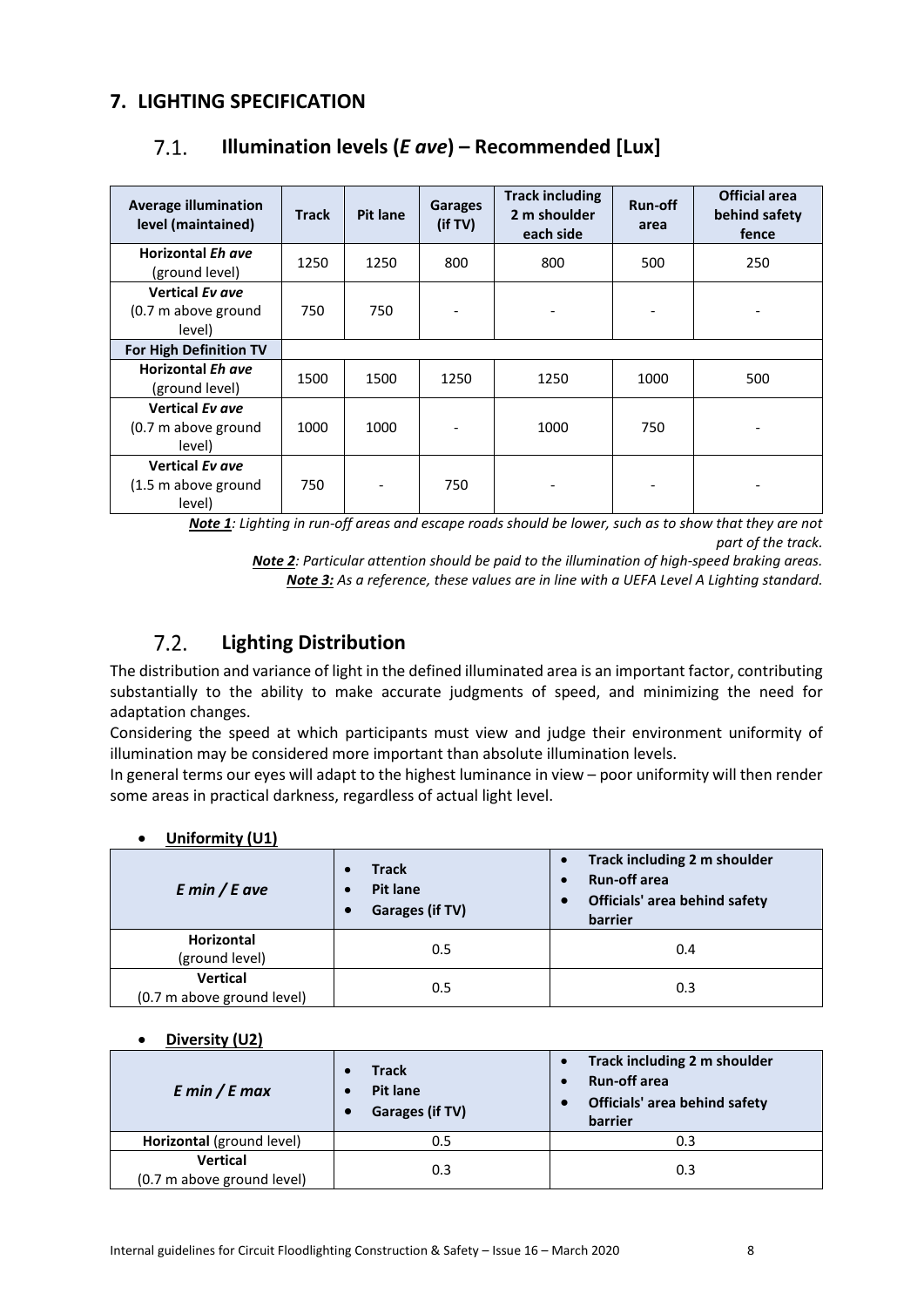#### $7.3$ **Glare**

<span id="page-8-0"></span>Two categories of glare are defined in lighting engineering terms: discomfort glare and disability glare.

### • **Discomfort glare**

Does not affect the observer's ability to see and it is not a safety risk – hence it is not considered further in this context.

#### • **Disability glare**

Is a significant safety risk due to its involuntary physiological nature: the loss of retinal image contrast as a result of intraocular light scatter from a source outside the current adaptation level. The impact of disability glare is prolonged because the eye takes a considerable time to re-adapt to the ambient light after the excessive light has passed.

Based on the key risks stated in Section 3, minimizing, and wherever possible elimination of disability glare is a design priority. Applying typical sports lighting glare criteria is not sufficient in this context. Glare rating can be assessed using the standard CIE 112-1994, obtaining a scale from 10 to 90. The lower the glare rating, the better the situation. A value below 50 is strongly advised.

To overcome the limitations of other specifications and standards this document limits the luminance of all objects in the drivers' field of view – managing the risk at origin. This approach also enables the regulators and operators to manage the impact of lights in locations outside the racing zone but visible to the participants.

Recommended maximum average luminance of any 1° cone field of view facing observer in the defined field of view:

| <b>Driver view</b>          | <b>Position</b>                                          | <b>Field of view</b>                              | <b>Max average</b><br>luminance |
|-----------------------------|----------------------------------------------------------|---------------------------------------------------|---------------------------------|
| In direction of racing      | 0.7 m above track on<br>race line including pit<br>lane. | $± 30°$ horizontal and<br>± 30°vertical (Fig 1)   | 200 kcd/ $m2$                   |
| <b>All other directions</b> | 0.7 m above track on<br>race line including pit<br>lane  | ± 150° horizontal and<br>$± 30°$ vertical (Fig 1) | 500 kcd/ $m2$                   |

*Note: The luminance limitations should not only be applied for all track illuminating equipment, but also to secondary lighting in public areas since the disability glare impact on participants is the same regardless of origin.*



*Figure 1 Driver Field of View (Arrow denotes Race Direction)*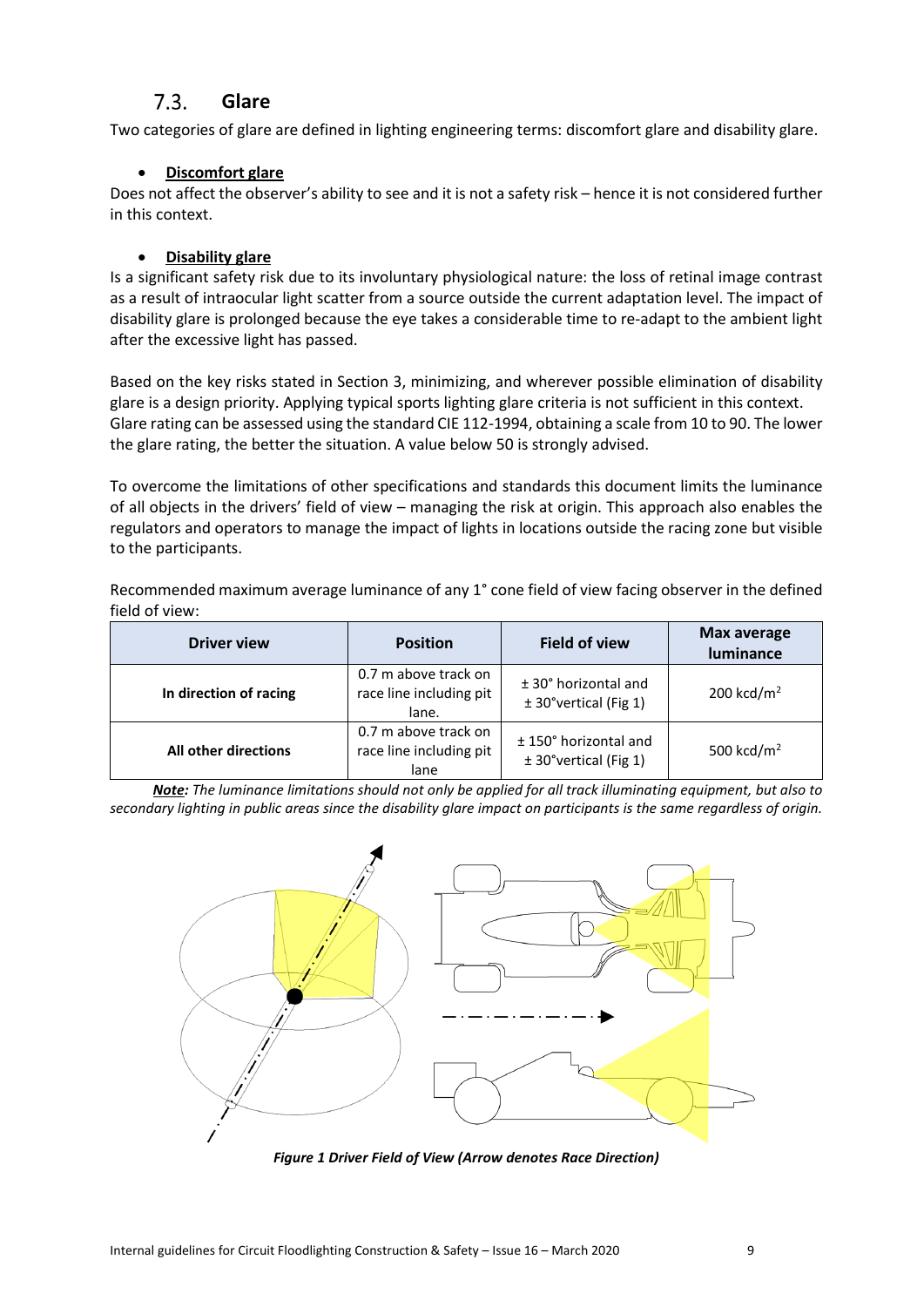#### $7.4.$ **Stroboscopic effects**

<span id="page-9-0"></span>For TV filming purposes electrical power supply should ensure that adjacent lights illuminating the track are operated from different supply phases if the lighting system uses conventional control gear operating at supply frequency.

If high frequency "Flicker Free" electronic control gear is used this requirement is superfluous from a stroboscopic effect but remains good electrical engineering practice.

#### $7.5.$ **Flicker**

<span id="page-9-1"></span>Flicker is the effect of individual lights on the peripheral vision of drivers as they circulate around the circuit.

Flicker in the 5 Hz to 10 Hz range is disturbing and should be avoided, the effect is physiological and while it is possible to cope with flicker it will diminish visual acuity of the drivers. Lighting equipment should be spaced so that drivers will not experience flicker in the disturbing range over the full range of race speeds. This may require different light spacing around the track.

### **Example for light spaced 15 m apart**

• Race speed 90 km/h  $\rightarrow$  25 m/s Flicker frequency = 1.7 Hz (<5 Hz) **Spacing is OK**

• Race speed 350 km/h  $\rightarrow$  97 m/s Flicker frequency = 6.5 Hz (5 Hz < & <10 Hz) **Spacing is too close**

In order to measure the flicker factor, the following formula is used:

$$
FF(\%) = \frac{E_{max} - E_{min}}{E_{ave}} \cdot 100
$$

A value below 10 % is strongly advised.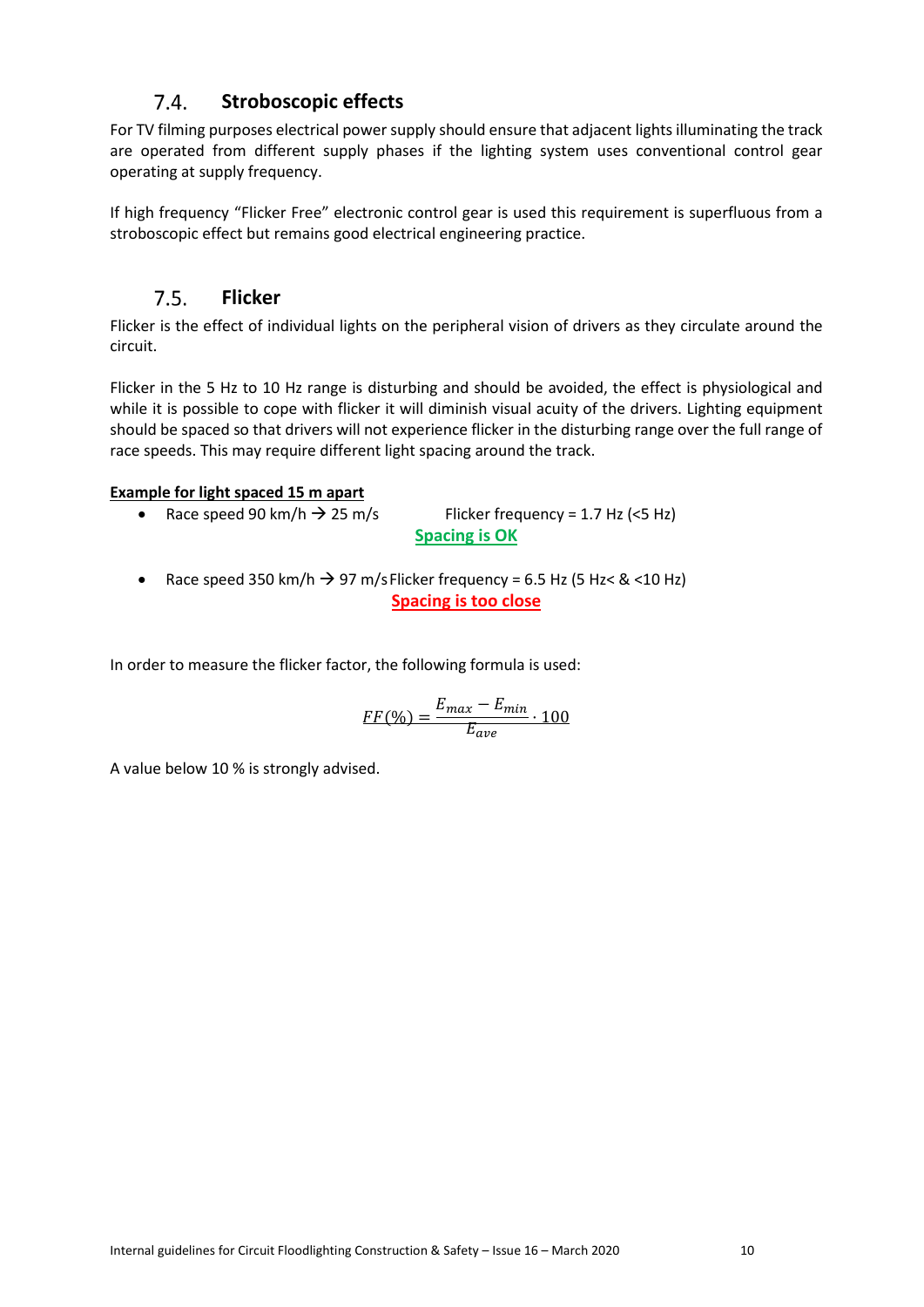#### $7.6.$ **Shadows**

- <span id="page-10-0"></span>• The lighting system should not cast solid shadows onto the track of either the track infrastructure or the participants on the track [Figure 2].
- The lighting system should ensure that the track and run-off area is not covered by a solid shadow if a competitor stops on the track [Figure 3].
- The lighting system should not cast long shadows across the track [Figure 4].
- To minimize the disturbing negative effects of shadows on competitors it is preferable to ensure that shadows falling across the track are short with the longer shadows along the racetrack [Figure 5].



*Figure 2* 





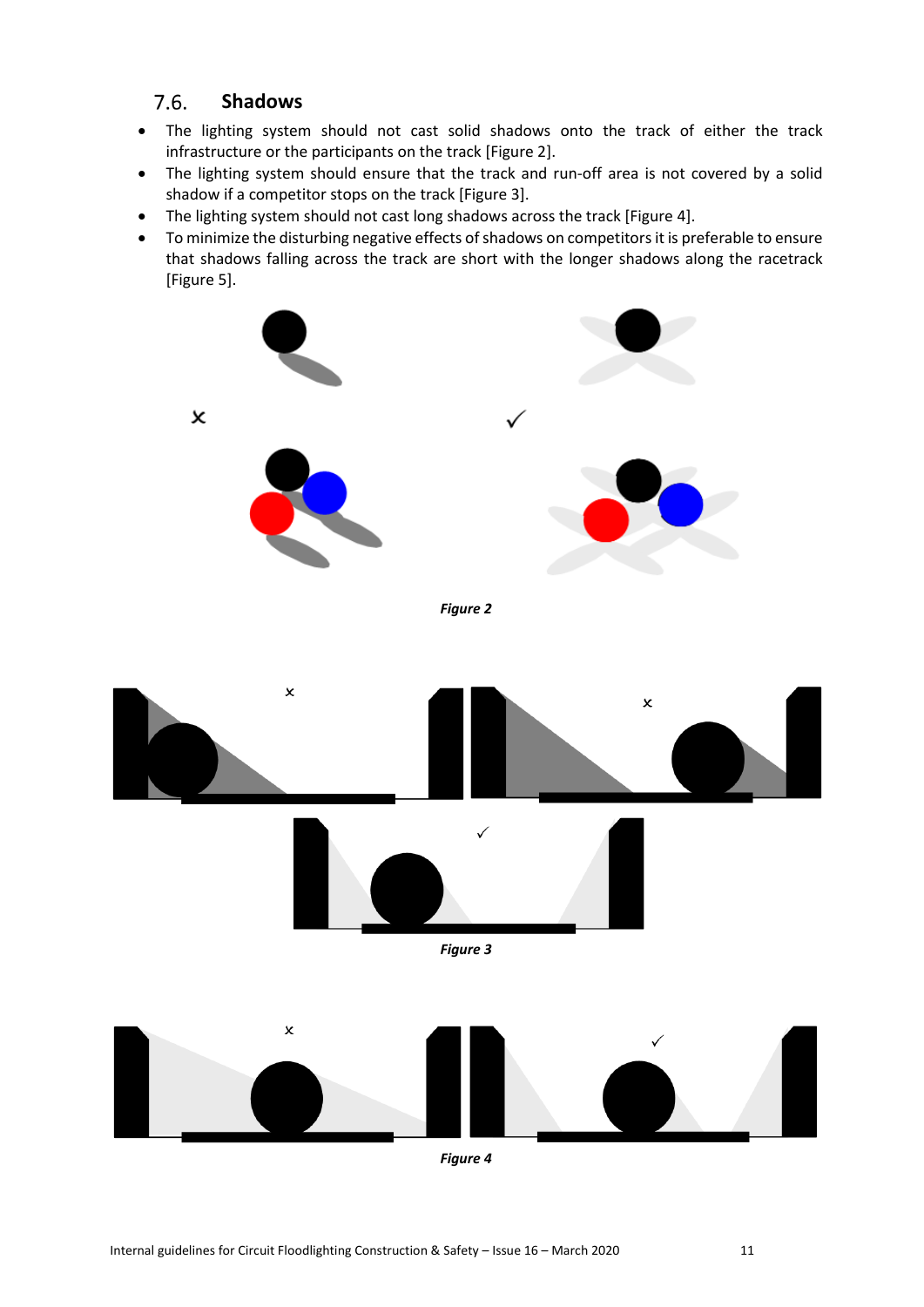

#### <span id="page-11-0"></span> $7.7.$ **Spill light control**

The illumination levels specified in section 7.1 apply to the track Area **A** and Area **B** where race officials and support staff operate [Figure 6].

The public area outside the safety fence Area **C** [Figure 6] is not covered by the section 7.1. Due to the high illumination levels specified in Areas **A** & **B** some light will spill into Area **C**.

The illumination in the 10 m closest to the safety fence Area **C** need not exceed 20% of the requirements for Area **B** (*Eh ave* of 100 lux).



*Figure 6*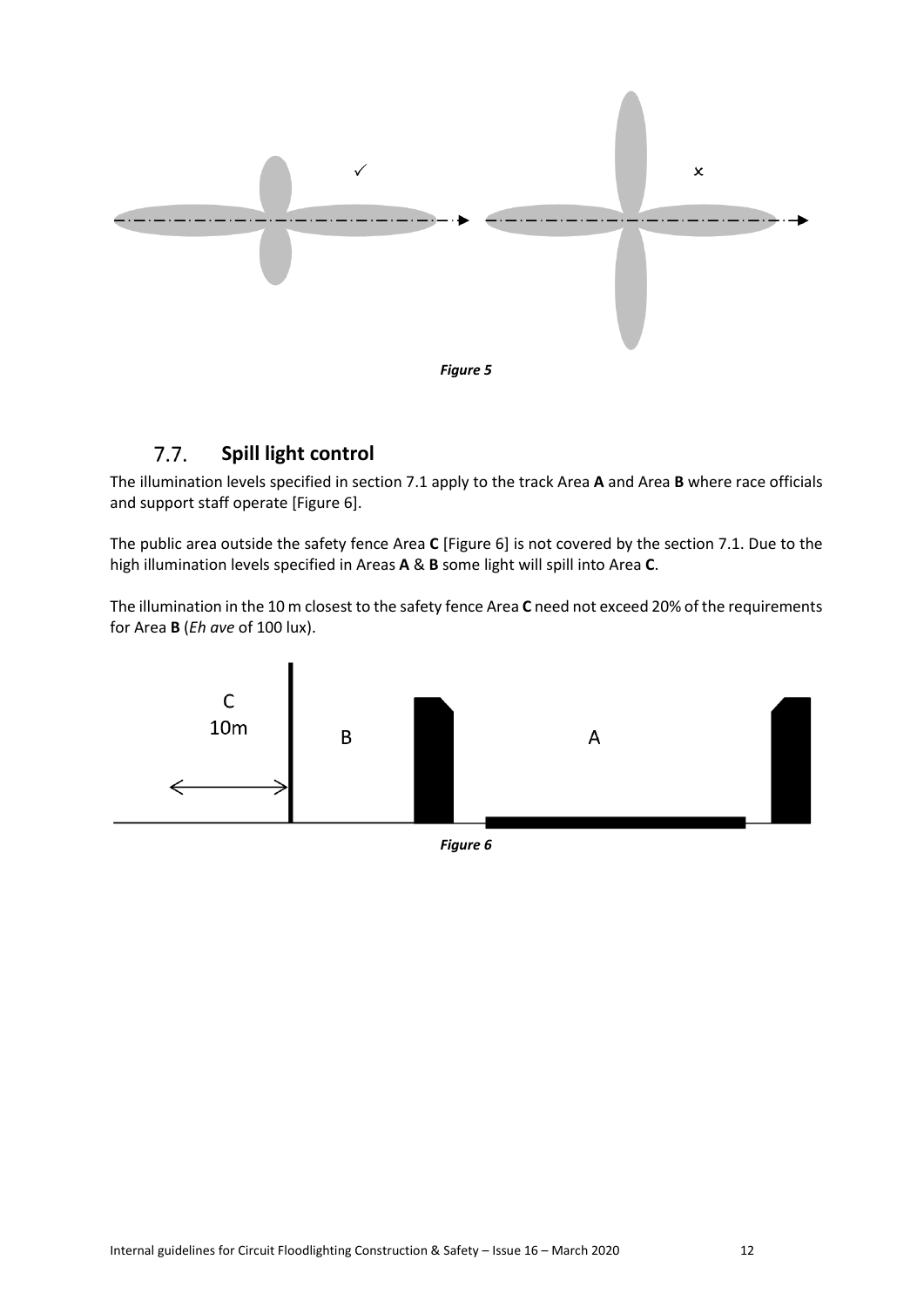### <span id="page-12-0"></span>**8. SYSTEM PERFORMANCE VERIFICATION**

Due to the risks of injury in motor sport and the complex high-value contracts associated with broadcast rights, racetrack operators should be able to demonstrate compliance of the lighting system after the fact and under conditions of legal discovery.

Permanent and temporary installations should be capable of demonstrating and documenting the following:

- The supplied equipment conforms to the equipment specified in the design approved by the client.
- The equipment is installed as per the design approved by the client.
- The system met all the performance specifications approved by the client.
- Permanent installations should have the additional requirement to document repairs and maintenance carried out after commissioning to the same level.

Recommendations concerning contractual requirements and tools for verifying that systems perform in conformity with their specification are available from the FIA. Article 7.2.6 of EN 13201-3:2014 "Road Lighting- Part 3: Calculation of Performance" can be taken as a good practice for the measurement of lighting levels.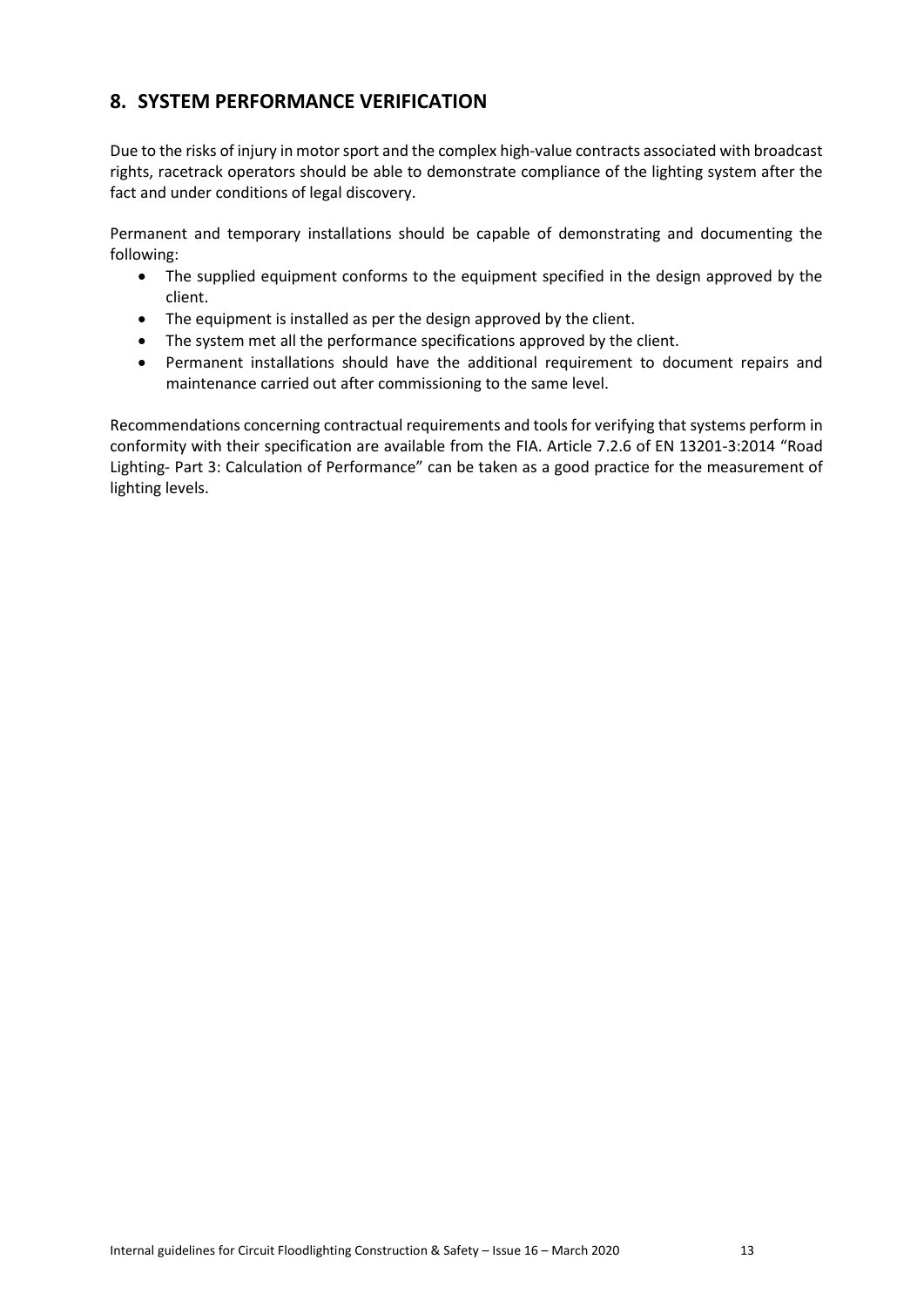### <span id="page-13-0"></span>**9. APPENDIX A: Definitions and Recommended Principles**

### • **Luminous Intensity [candela, cd]**

A finite amount of (light) radiation emitted in a finite cone surrounding the direction – for many practical applications the source is considered a point and the cone infinitely small, i.e. a simple direction.

### • **Luminous Flux [lumen]**

The radiation of light into a 4π solid angle / sphere. Typically used to define the output of a light source or a luminaire.

#### • **Illuminance [lux = lumen/m²]**

The luminous flux per unit area falling on a surface is called the *illumination* or *illuminance* of the surface.

### • **Horizontal illuminance (Eh)**

Illumination of an actual or imaginary plane/s parallel to the ground (this can become more complex in real life when the ground surface is rarely perfectly flat).

#### • **Vertical illuminance (Ev)**

Illumination on an actual or imaginary plane/s perpendicular to the ground. The plane may be orthogonal or facing a specific point like a camera or observer.

### • **Luminance [cd/m2 ]**

Illuminated surfaces differ greatly in their response to incident light. A specular reflecting surface, such as that of a metal, reflects the light according to the laws of reflection and forming a distinct image while a diffuse surface scatters light into all directions. Most surfaces behave somewhere in between – and the relative specular behaviour changes with viewing angle. The combined effect of reflective type with surface colour determines on the incident light determines the actual luminance to the observer.

#### • **Modeling**

To make adequate depth and shape judgment of objects requires suitably supportive lighting that highlights the surface shape and texture, this largely subjective aspect is termed modeling.

### • **Calculation grid**

Illuminance is normally calculated and measured for a grid of points of sufficient density to provide a suitably accurate representation for the task. It is possible to calculate *Eh* as well as *Ev* values (often multiple *Ev* values) for each grid point. Practical limitations generally impose more limits on the measurement grid density, and it is thus common practice to measure to lower grid densities than the design density.

### • **Uniformity (U1)**

Uniformity is generally defined as *Emin / Eave* and a limit is specified, example: U1 ≥ 0.7; it is important to note that it must be used in context to a defined area and measurement grid to have any value. Changes in the grid density, origin, and area will make most likely comparisons meaningless.

#### • **Diversity (U2)**

Diversity is closely related to Uniformity is generally defined as *Emin / Emax* and a limit is specified, example:  $U_2 \ge 0.5$ ; it is important to note that it must be used in context to a defined area and measurement grid to have any value. Changes in the grid density, origin, and area will make most likely comparisons meaningless.

#### • **Horizontal Illuminance uniformity in a defined grid**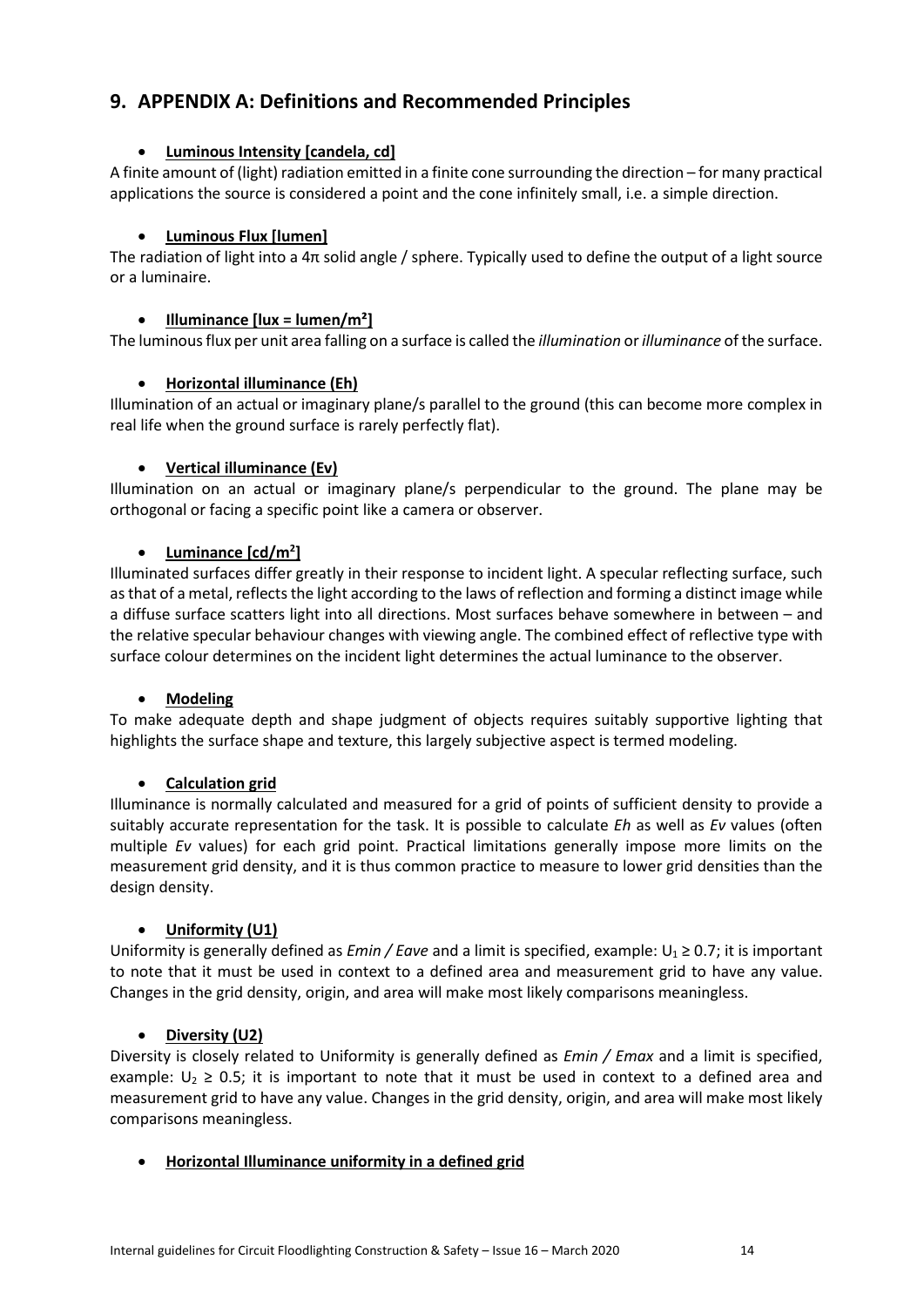Horizontal illuminance uniformity is important to avoid adjustment problems for both humans and cameras. It is important also that there is not too great a change in horizontal illuminance over a given distance.

#### • **Vertical illuminance uniformity in a defined grid facing a point**

Different vertical illuminance values across the circuit can be disturbing when tracking an object or panning a camera from a specific point, especially when covering rapid action sports.

#### • **Vertical illuminance at a grid point facing different points**

The uniformity of vertical illuminance at a single grid point over the four orthogonal planes facing the sides of the track should not exhibit large differences. Fulfilment of this requirement will ensure that the vertical planes facing an actual observer or camera position somewhere in that area or areas will have sufficiently high illuminance. It also enables multiple cameras to make shots of the same object / area that appear equally bright. Finally, the fulfilment of this requirement guarantees adequate modelling of the objects.

#### • **Relation between Horizontal and Vertical Illuminance**

As the illuminated area forms a major part of the field of view of the observer and camera alike, an adequate horizontal illuminance is important. A sufficiently good balance between the horizontal and vertical lighting levels is required for ensure good modeling and to ensure that the large top surface of cars appear to be of similar brightness as the vertical sides.

#### • **Colour temperature (CCT)**

In the case of outdoor installations with a significant daylight contribution, the colour temperature of the artificial lighting must minimise apparent colour changes in the scene when daylight is replaced progressively by artificial where floodlighting is used during the day and into dusk.

Colour temperature and colour rendering are connected in incandescent lamps, but these aspects are not related in discharge lamps. Colour temperature is normally quoted in degrees Kelvin (K) and stated as Correlated Colour Temperature (CCT) for discharge lamps.

### • **Colour rendering (CRI)**

The colour-rendering index (CRI) of the lighting is the ability of the lamp to produce light of which its colour content allows accurate and consistent rendition of colour. In the present context it is important that the lighting system should ensure that the colour balance system of the camera minimises visual differences between direct viewing, day-light events and night-time viewing on television.

High quality colour rendering of artificial lighting has also been shown to reduce fatigue and improve response times in drivers and is thus a secondary contributor to safety.

#### • **Stroboscopic effects**

Discharge lamps switch on and off with each cycle of the electrical supply (50 Hz / 60 Hz) normally our visual system integrates the discrete light pulses into a continuous scene, but film and television cameras do not.

#### • **Flicker factor**

Refers to the amount of modulation of luminance during a complete cycle. It denotes the relationship between the maximum luminance value and the minimum luminance value over a full cycle and is expressed as a percentage.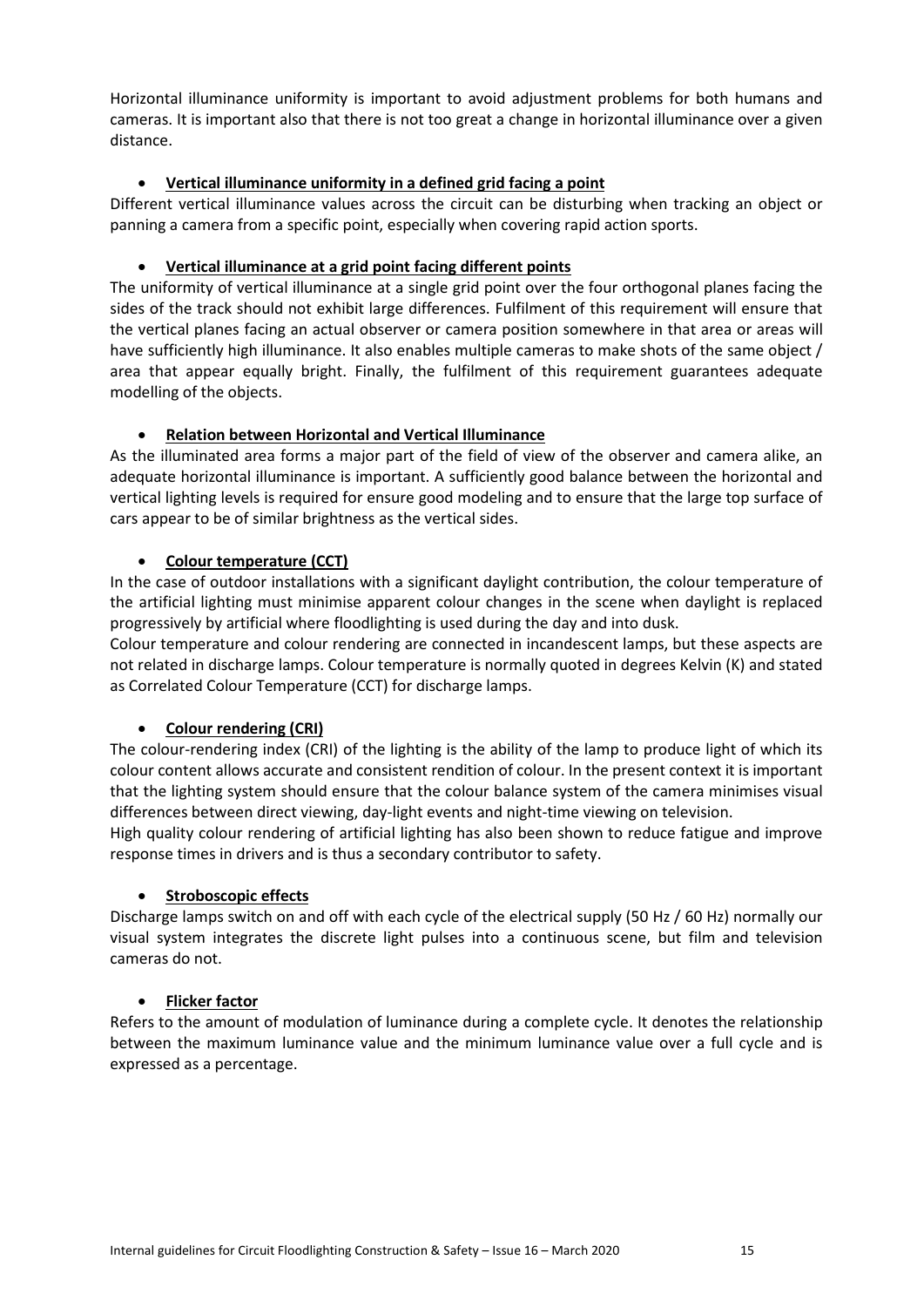### <span id="page-15-0"></span>**10.APPENDIX B: Recommended Contractual Requirements & Performance Verification for Circuit Floodlighting Systems**

#### $10.1$ **Introduction**

<span id="page-15-1"></span>Due to the risk of injury in motor sport and the complex high value contracts associated with broadcast rights racetrack operators should be able to demonstrate compliance of the lighting system after the fact and under conditions of legal discovery.

#### $10.2.$ **Documentation**

<span id="page-15-2"></span>Operators of lighting installations should be capable of demonstrating and documenting the following:

- The supplied equipment conforms to the equipment specified in the design approved by the client.
- The equipment is installed as per the design approved by the client.
- The system meets all the performance specifications approved by the client (calculation and design grid:  $\leq 1$  m x 1 m).
- Permanent installations should document repairs and maintenance carried out after commissioning to the same level.

### <span id="page-15-3"></span>**Tools**

### **10.3.1. Lighting Measurement**

- <span id="page-15-4"></span>• Lighting measurement tools must have current valid and traceable calibrations to ISO 23539:2005 at the time of measurement.
- Illuminance measurement at ground level must be carried out across the whole area of the track and run-off area
- Illuminance measurement & verification grid: 2 m x 2 m
- Luminance measurement to find the highest luminance source, every 5m on the racing line, with the source and location documented.
- Luminance measurements from all camera positions to find the highest luminance source in the specified camera coverage area, with the source and location documented.
- It is suggested that the measurement equipment is of the type that can record data electronically to eliminate manual transfer errors and reduce the workload.
- Key illumination level reference points should be established at several points on the circuit and monitored continuously. The data should be recorded and displayed in real time in the Operating Centre Room.

### **10.3.2. Electrical measurement**

- <span id="page-15-5"></span>• Electrical measurement tools must have current valid traceable calibrations to IEC 17025:2005 at the time of measurement.
- Supply voltage and currents should be monitored continuously at each supply point, as well as key control points in the system. The data should be recorded and displayed in real time in the Operating Centre Room.